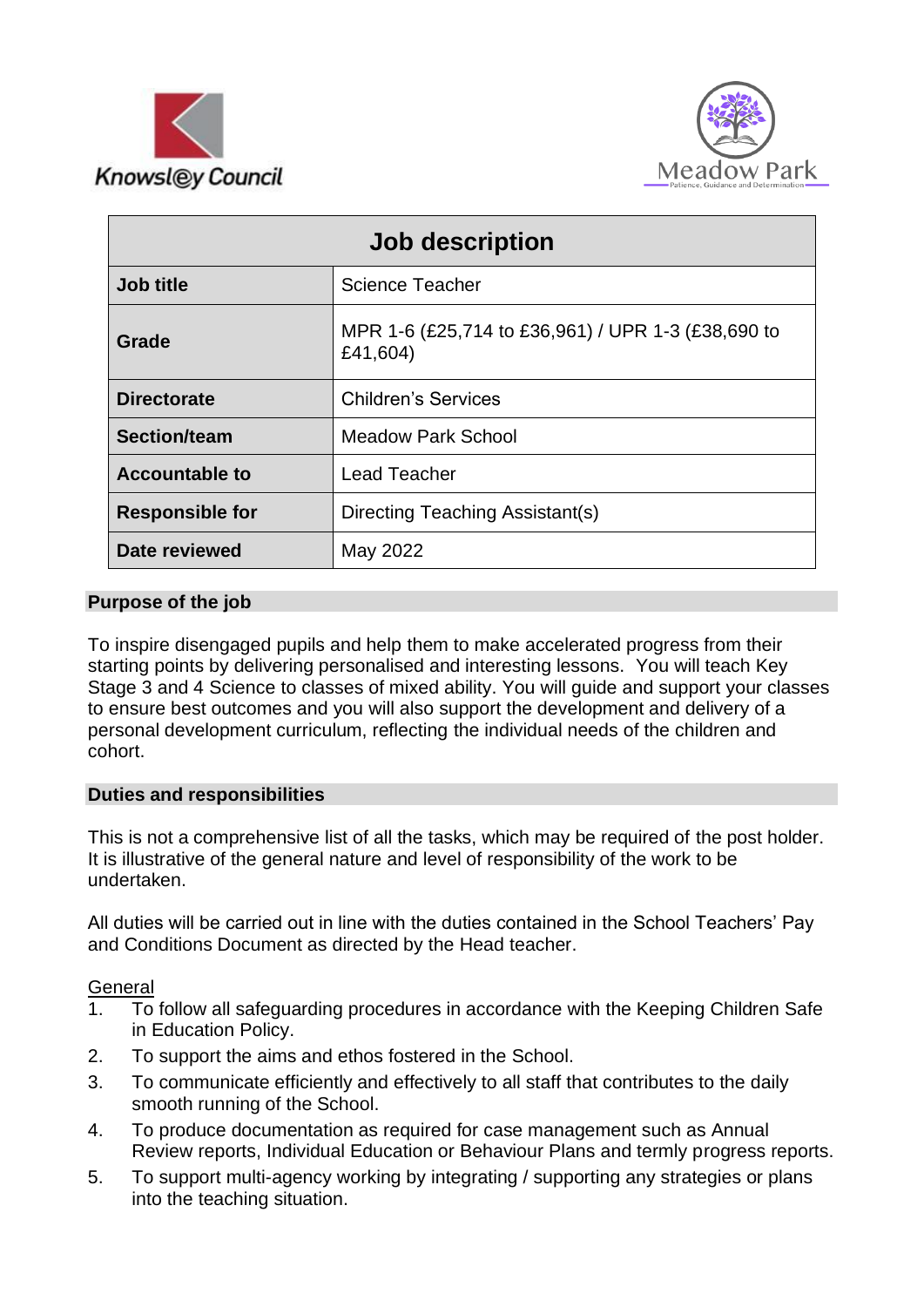- 6. To set, monitor and evaluate learning targets for Children and Young People (CYP) within the subject(s) you teach.
- 7. To maintain and respect confidentiality issues relating to CYP, the School or other staff.
- 8. Possibility to act as a tutor to a group or group(s) of CYP.
- 9. To develop positive relationships with staff and CYP.
- 10. To produce, evaluate and develop curriculum files in accordance with School systems.
- 11. To action areas of the School Development Plan or School Improvement Plan as directed by the Head teacher.
- 12. To conduct yourself in a professional manner at all times.
- 13. To show a high standard of capability in the management of behaviour and discipline of CYP.
- 14. To maintain an inclusive learning environment which is safe, healthy, positive and learning rich.
- 15. To promote standards of attainment in the subject areas you teach.
- 16. To develop key skills and thinking skills as a part of your teaching.
- 17. To develop appreciation of numeracy, literacy and ICT as part of your teaching.
- 18. To submit planning, assessments and CYP progress records on a regular basis.
- 19. To prepare and develop any policies relating to teaching and learning the subjects you teach as directed by the Head teacher.
- 20. To provide quality in all learning experiences of the CYP with whom you work.
- 21. To contribute to the corporate nature of School life and discipline.
- 22. To act as an advocate for the young people in your charge and to carry out a pastoral role as required, including the production of Individual Education and Behaviour Plans / Pupil Profiles in respect of these students.
- 23. To take a holistic approach to meeting the needs of each child and to develop an informed knowledge and understanding of their needs.
- 24. To welcome and encourage parental/carer involvement and to liaise with them on a regular basis.
- 25. To be aware of all School policies and procedures and to act in line with them.
- 26. To engage in professional development opportunities to enable the needs of the Service Provision to be met.

# **Curriculum**

- 27. To deliver the Key Stage 3 and 4 Science curriculum.
- 28. To lead, initiate research and plan School curriculum developments.
- 29. To provide help and guidance for all colleagues in planning, monitoring and assessing pupil's work for your area of curriculum responsibility.
- 30. To contribute to the School Development Plan by producing an annual development plan for your area of curriculum responsibility.
- 31. To set a high standard in your own work, both within and outside of the classroom which can be used as a guide to expectations and a model for good practice.
- 32. To maintain and update resources and equipment for use throughout the School and to be responsible for the budget allocation for your area(s) of curriculum responsibility.